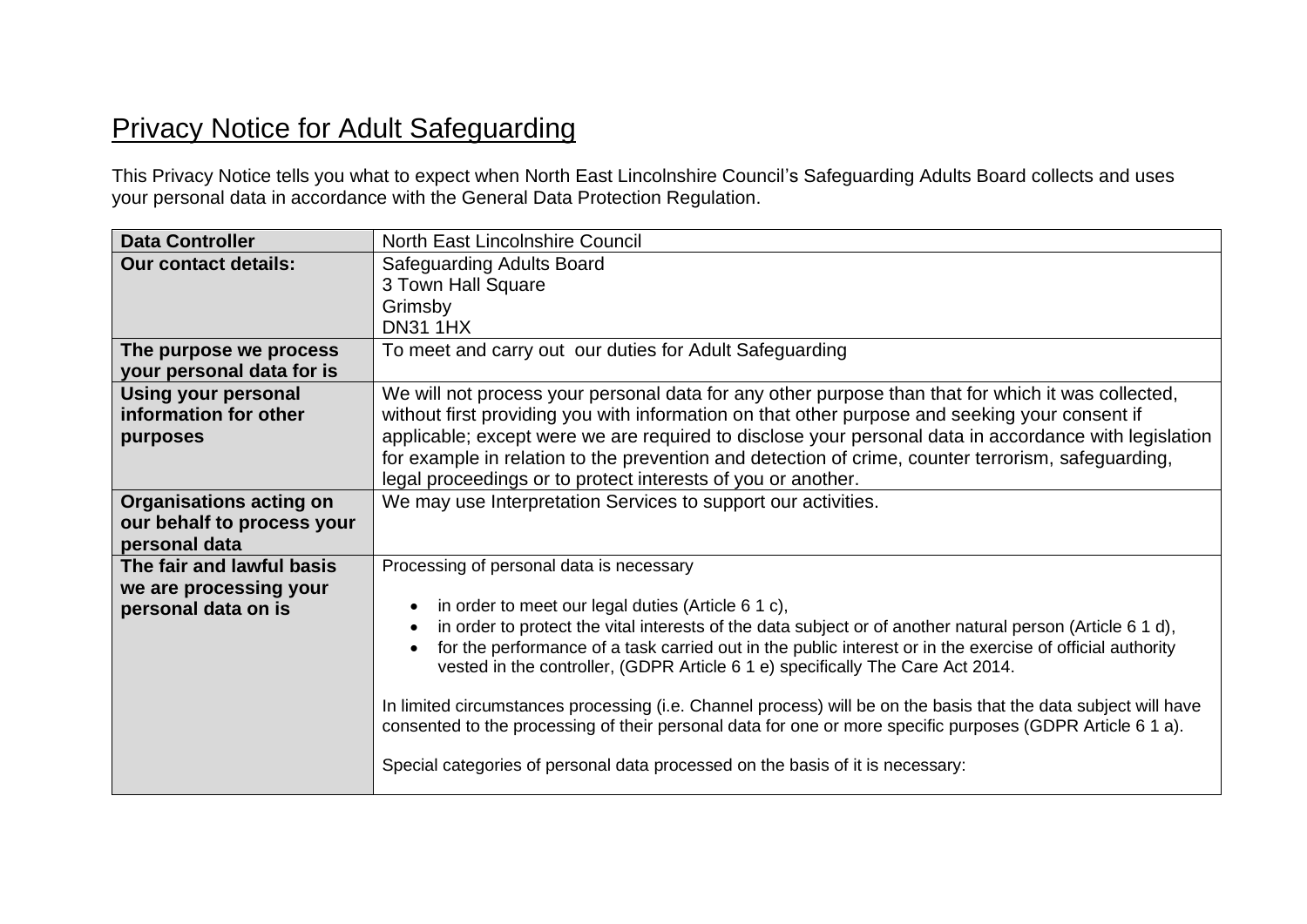|                                                     | for reasons of substantial public interest (GDPR Article 9 2 g) to meet our duties under The Care Act<br>$\bullet$<br>2014,<br>for the purposes of carrying out the obligations and exercising specific rights of the controller or of the<br>data subject in the field of social protection law (GDPR Article 9 2 b),<br>for the establishment, exercise or defence of legal claims or whenever courts are acting in their judicial<br>capacity (GDPR Article 9 2 f),<br>to protect the vital interests of the data subject or of another natural person where the data subject is<br>physically or legally incapable of giving consent (GDPR Article 9 2 c).<br>In limited circumstances processing (i.e. Channel process) will be on the basis that the data subject will have<br>consented to the processing of his or her personal data for one or more specific purposes (GDPR Article 9 2<br>a).<br>Personal data regarding criminal convictions and offences is processed for the purpose of safeguarding |
|-----------------------------------------------------|-------------------------------------------------------------------------------------------------------------------------------------------------------------------------------------------------------------------------------------------------------------------------------------------------------------------------------------------------------------------------------------------------------------------------------------------------------------------------------------------------------------------------------------------------------------------------------------------------------------------------------------------------------------------------------------------------------------------------------------------------------------------------------------------------------------------------------------------------------------------------------------------------------------------------------------------------------------------------------------------------------------------|
|                                                     | individuals at risk.                                                                                                                                                                                                                                                                                                                                                                                                                                                                                                                                                                                                                                                                                                                                                                                                                                                                                                                                                                                              |
| Am I required to provide                            | <b>No</b>                                                                                                                                                                                                                                                                                                                                                                                                                                                                                                                                                                                                                                                                                                                                                                                                                                                                                                                                                                                                         |
| the Council with my                                 |                                                                                                                                                                                                                                                                                                                                                                                                                                                                                                                                                                                                                                                                                                                                                                                                                                                                                                                                                                                                                   |
| personal data                                       |                                                                                                                                                                                                                                                                                                                                                                                                                                                                                                                                                                                                                                                                                                                                                                                                                                                                                                                                                                                                                   |
| <b>Does the Council's</b>                           | <b>No</b>                                                                                                                                                                                                                                                                                                                                                                                                                                                                                                                                                                                                                                                                                                                                                                                                                                                                                                                                                                                                         |
| processing of my personal<br>data involve automated |                                                                                                                                                                                                                                                                                                                                                                                                                                                                                                                                                                                                                                                                                                                                                                                                                                                                                                                                                                                                                   |
| decision-making, including                          |                                                                                                                                                                                                                                                                                                                                                                                                                                                                                                                                                                                                                                                                                                                                                                                                                                                                                                                                                                                                                   |
| profiling?                                          |                                                                                                                                                                                                                                                                                                                                                                                                                                                                                                                                                                                                                                                                                                                                                                                                                                                                                                                                                                                                                   |
| Can I withdraw my consent                           | You can withdraw your consent for the processing of your personal data at any time however the                                                                                                                                                                                                                                                                                                                                                                                                                                                                                                                                                                                                                                                                                                                                                                                                                                                                                                                    |
| for processing                                      | Council may continue to process your personal data when there is a legal obligation for it to do so, or                                                                                                                                                                                                                                                                                                                                                                                                                                                                                                                                                                                                                                                                                                                                                                                                                                                                                                           |
|                                                     | to perform a task carried out in the public interest.                                                                                                                                                                                                                                                                                                                                                                                                                                                                                                                                                                                                                                                                                                                                                                                                                                                                                                                                                             |
| Who we will share your                              | 1. Ombudsman and Regulatory bodies,                                                                                                                                                                                                                                                                                                                                                                                                                                                                                                                                                                                                                                                                                                                                                                                                                                                                                                                                                                               |
| personal data with                                  | 2. Central Government Departments,                                                                                                                                                                                                                                                                                                                                                                                                                                                                                                                                                                                                                                                                                                                                                                                                                                                                                                                                                                                |
|                                                     | Law enforcement agencies and bodies,<br>3.                                                                                                                                                                                                                                                                                                                                                                                                                                                                                                                                                                                                                                                                                                                                                                                                                                                                                                                                                                        |
|                                                     | Courts, Hearings and Tribunals,<br>4.                                                                                                                                                                                                                                                                                                                                                                                                                                                                                                                                                                                                                                                                                                                                                                                                                                                                                                                                                                             |
|                                                     | Legal representatives,<br>5.                                                                                                                                                                                                                                                                                                                                                                                                                                                                                                                                                                                                                                                                                                                                                                                                                                                                                                                                                                                      |
|                                                     | Health and Social Care Professionals,                                                                                                                                                                                                                                                                                                                                                                                                                                                                                                                                                                                                                                                                                                                                                                                                                                                                                                                                                                             |
|                                                     | 7. Other Local Authorities,                                                                                                                                                                                                                                                                                                                                                                                                                                                                                                                                                                                                                                                                                                                                                                                                                                                                                                                                                                                       |